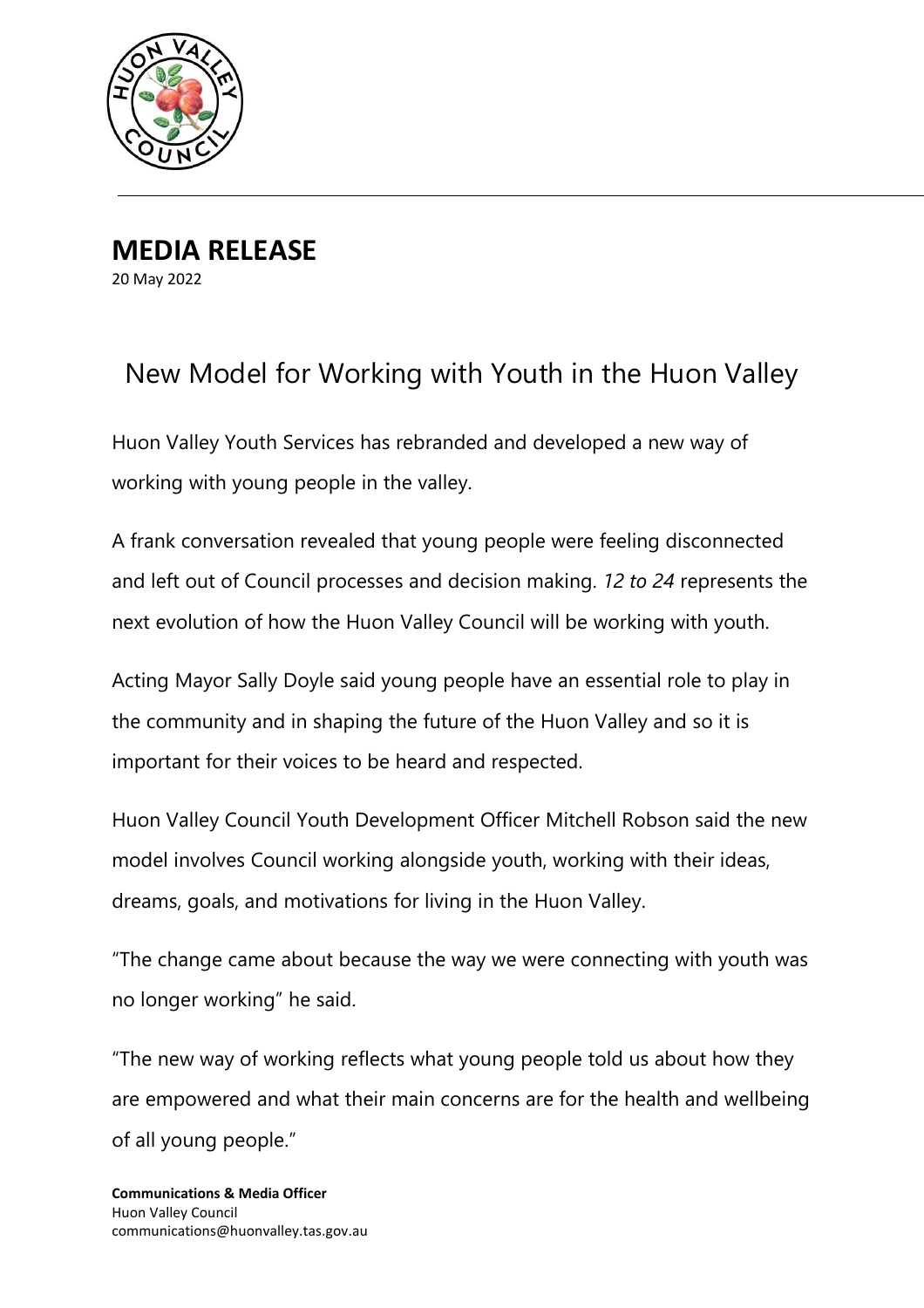

To come up with a different model Council worked with young people using a co-design approach; one that was more empowering and inclusive.

"We established a youth working group and discussed a new way to meet and discuss matters, new ways to educate and support youth, and a brand that speaks to youth living in the Huon Valley."

Young people who have been involved in the working group have said that they now feel heard and valued. In their words:

*"Being part of 12 to 24 helps my voice be heard as a young person and I can also take in other young people's opinions and bring them forth."*

*"Young people want to connect and find a sense of community, not rebel. 12 to 24 provides connection and community."*

The youth working group will work together on campaigns to help young people make more informed decisions and address issues which impact the lives of their peers living in the Huon Valley.

"Essentially it's about finding ways to help youth feel more confident and live happier lives in the valley," Mr Robson said.